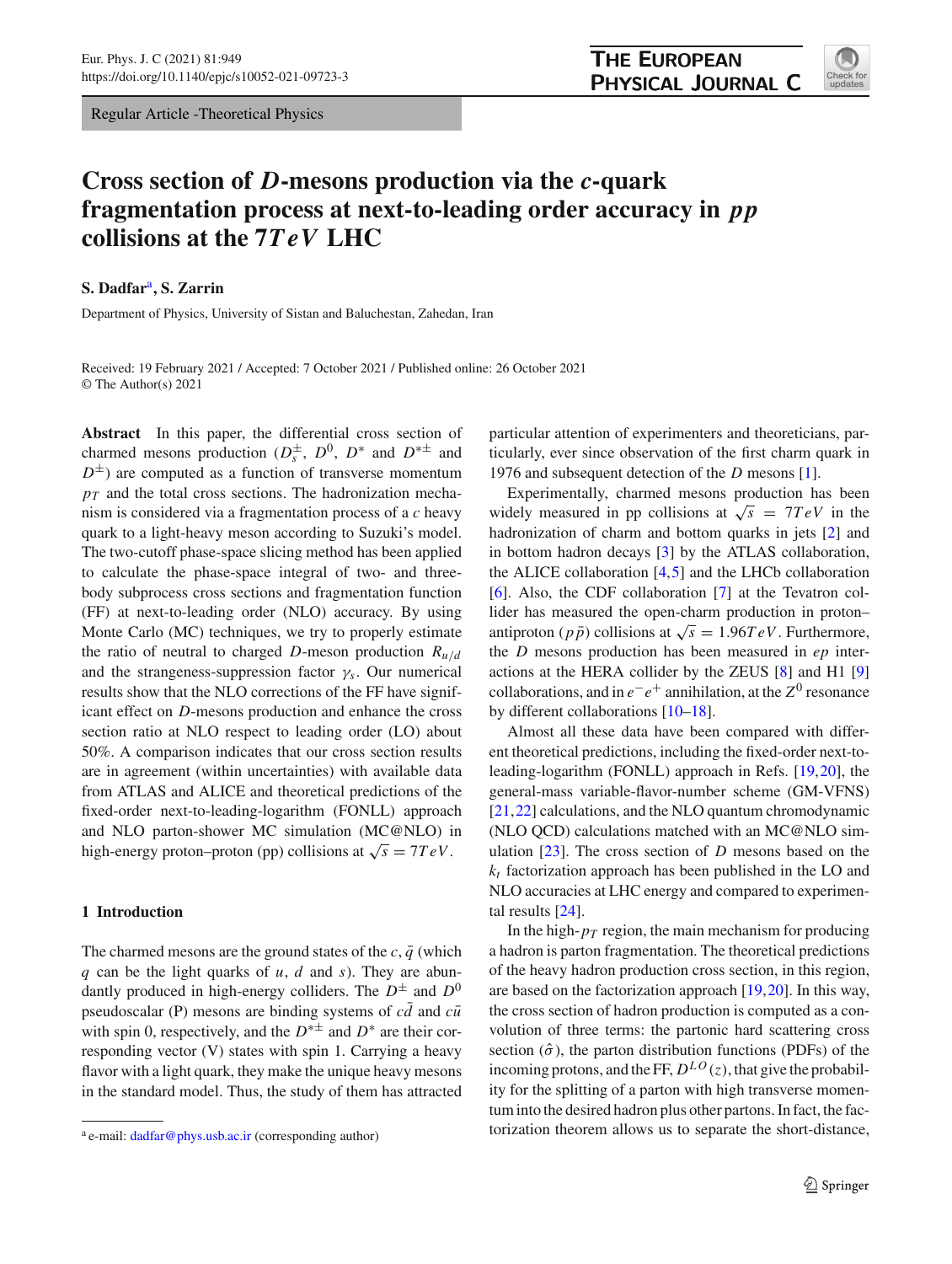high-energy parton production, and the long-distance fragmentation process. Thus, it provides necessary tools to derive a cross section of hadron production in a systematic manner. The short-distance part is computed through a perturbative calculation [\[25\]](#page-8-17), and the PDFs and the FFs can be parameterized based on experimental data. The PDFs of the proton are prevalently parameterized by different predictions such as MSTW [\[26](#page-8-18)] and MMHT [\[27\]](#page-8-19).

The typical formula of a differential cross section for producing a hadron *h* in the collision of hadrons of *A* and *B* can be factorized at LO in  $\alpha_s$  as:

<span id="page-1-0"></span>
$$
d\sigma^{LO} = \frac{1}{2x_A x_B s} \sum_{a_A a_B} \frac{(4\pi \alpha_s)^2}{w(a_A)w(a_B)} f_{a_A/A}(x_A, \mu) \times f_{a_B/B}(x_B, \mu) D^{LO}(z, \mu) \psi^{(4)}(\vec{a}, \vec{p}) dx_A dx_B dz d\Gamma_2,
$$
\n(1)

where the  $\psi^{(4)}$  functions have been calculated by Ellis and Sexton in Ref. [\[28\]](#page-8-20), and *A* and *B* are the incoming hadrons.

In Eq. [\(1\)](#page-1-0),  $\vec{p} = \{p_A, p_B, p_1, p_2\}$  and  $\vec{a} = \{a_A, a_B, a_1, a_2\}$ denote the four vectors and flavor indices of partons, respectively,  $s = (p_A + p_B)^2$  and  $w(a)$  are the number of spins and colors for particle  $a$ ,  $x_A$  and  $x_B$  are momentum fractions, *z* is the energy fraction of the produced hadron, and  $f_{a_A/A}(x_A, \mu)$  and  $f_{a_B/B}(x_B, \mu)$  are the PDFs.

Different theoretical models have been proposed for the mechanism of heavy-light meson production via a fragmentation process at LO and NLO accuracies. Each model contains different parameters which can be effective in the theoretical results of the FF. The LO FF of a heavy quark to light-heavy meson was first calculated by Peterson et al. [\[29](#page-9-0)]. The function obtained in Peterson's model is proportional to  $\Delta E^{-2}$ , where  $\Delta E$  is the difference between the final state energy and initial heavy quark energy. Collins and Spillers [\[30\]](#page-9-1) evaluated the FF at a typical value of  $\langle k_T^2 \rangle$ . In their model, the probability of the transition is related to the hadronic structure function. In Bratten's model, the PQCD fragmentation function was calculated from the general gauge-invariant definition by integrating over the invariant mass *s* of the fragmenting quark. The FF of Suzuki's model [\[31](#page-9-2)] is calculated in Feynman gauge by neglecting Fermi motion, integrating over the transverse momentum of final parton and averaging over the spin of the initial heavy quark states and sum over the spin of the final states. In Ref. [\[32](#page-9-3)], the FF is calculated at LO accuracy for producing a free on-shell  $Q\overline{Q}$  state  $D_{Q\rightarrow h}$  according initial conditions of Suzuki's model by considering different spin states of the initial quark.

The experimental observations indicate that the heavy quark fragmentation into the *D* mesons is not well modeled in theoretical calculations. In order to achieve a better theoretical estimation of the charmed mesons production cross section, here we consider the FF at the NLO accuracy in the

factorization approach as well as  $\hat{\sigma}$  and the PDFs at NLO accuracy.

The FFs of a heavy quark into a light-heavy meson [\[33\]](#page-9-4) and heavy quarkonia [\[34\]](#page-9-5) have been computed at NLO accuracy by adopting the assumptions of Suzuki's model at LO accuracy [\[31\]](#page-9-2). The NLO corrections have been applied on the right side of the fragmentation process  $c(p_2) \rightarrow$  $c\bar{q}(k) + q(k_3)$  in which *q* can be light quarks  $(u, d, s)$ . In this process,  $p_2 = (\sqrt{s_1}, 0, \sqrt{s_1}, p_{2T})$  is the four momentum of the fragmenting parton,  $k = z(\sqrt{s_1}, 0, \sqrt{s_1}, 0)$  is the four momentum of the final meson and  $k_3 = ((1 - z$  $f(x) \sqrt{s_1}$ , 0,  $(1 - z - x) \sqrt{s_1}$ ,  $k_{3T}$ ) is the four momentum of the outcoming quark. In the real corrections, a gluon with the four momentum  $\bar{k} = (x\sqrt{s_1}, 0, x\sqrt{s_1}, 0)$  is added on the right side of this process so that it carries momentum fraction *x* of the initial parton's momentum, and this fraction is zero in the rest of the NLO corrections. The conservation of four energy–momentum yields to the relation  $p_2 = k + k_3 + k$ , so in the rest frame of the  $Q\bar{q}$  binding state (the same as Ref. [\[31](#page-9-2)]), the minimum squared energy of the fragmenting quark is obtained as  $s_1 = \frac{m_q^2 + M^2 + k_{3T}^2}{z(2-z)}$ , where  $m_q$  and  $m_Q$  are the mass of the light quark and the heavy quark, respectively, and  $M = m_q + m_Q$ .

The FF is obtained for this process at the NLO accuracy as:

$$
D^{NLO}(z) = \int |\mathcal{M}_{Soft}|^2 d\Gamma_3^{Soft} + \int |\mathcal{M}^{Hard}|^2 d\Gamma_3^{Hard} + \int |\mathcal{M}^{Virtual}|^2 d\Gamma_2,
$$
 (2)

where  $|\mathcal{M}|^2$  is the squared amplitude, and d $\Gamma_3$  and d $\Gamma_2$  are the three-body and two-body phase spaces of the final states in the real and virtual corrections. The phase-space slicing technique with two cutoffs [\[35](#page-9-6)], collinear and soft cutoff  $\delta_c$  and  $\delta_s$ , respectively, has been applied for calculating the phase-space integral and the cancellation of soft and collinear singularities. The dimensional regularization is adopted to regularize the infrared (IR) and ultraviolet (UV) divergences, and it is done in  $d = 4 - 2\varepsilon$  dimensional space-time. The final-state hard collinear and soft singularities appearing in the FF are canceled with the addition of the LO diagrams to the renormalized one-loop real and virtual diagrams. More details of the NLO calculations by using dimensional regularization technique and two slicing method have been completely explained in Refs. [\[33](#page-9-4)[–36\]](#page-9-7).

After cancellation of all the divergences, the total FF for this process at the NLO accuracy is obtained as follows:

$$
D^{NLO}(z, \mu_0)
$$
  
= 
$$
\frac{C_F \alpha_s (2m_q)}{s_1} D^{LO}(z) \left[ \frac{F M^4 s_1^2}{r z a^3 m_Q^6 \pi^4} \left( 8 - 24 \delta_c \right) \right]
$$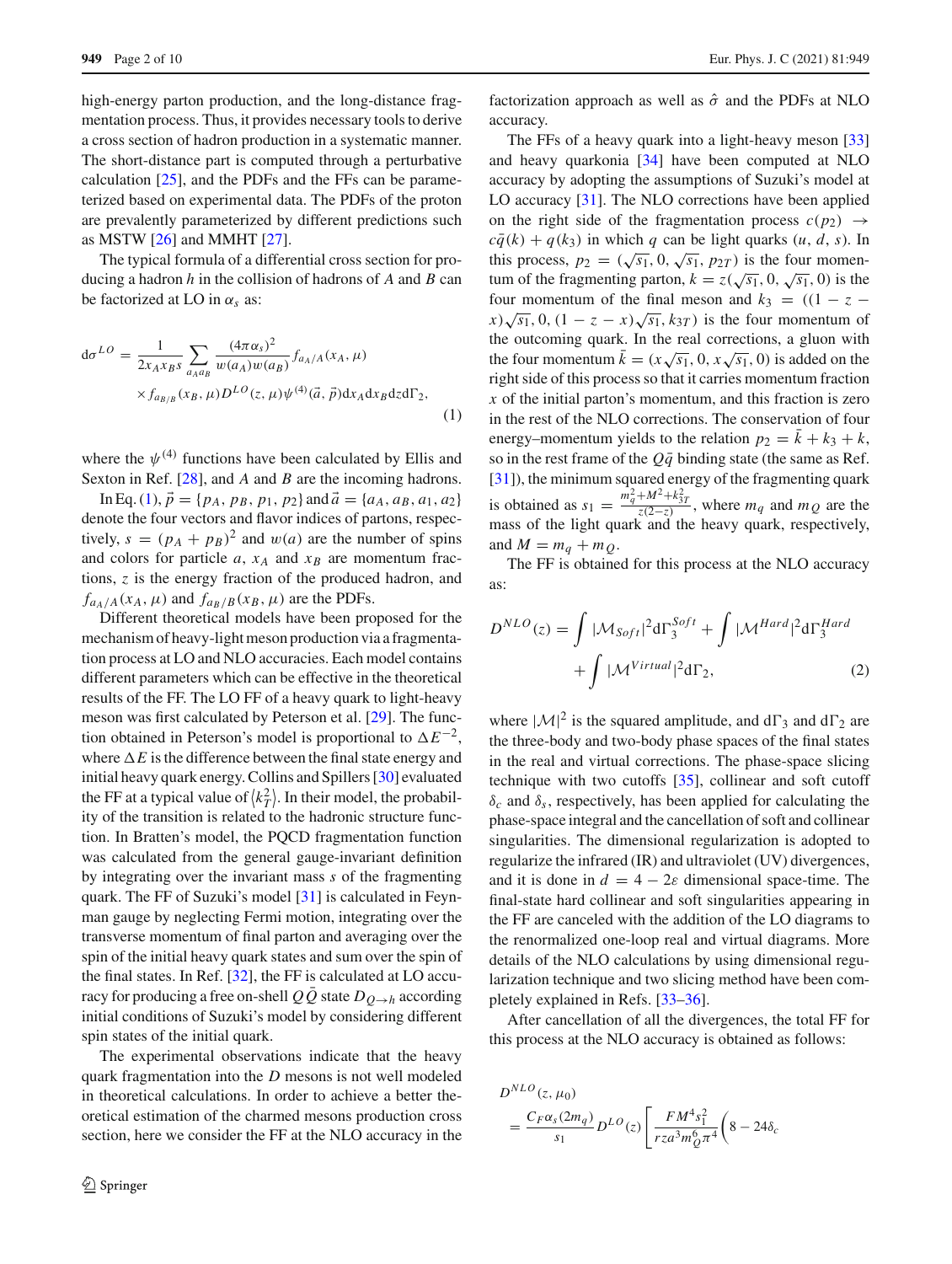$$
-6\ln(1 - \delta_c) + 6\ln(1 + \delta_c) + 30\delta_c^2 + O(\delta_c^3)
$$
  

$$
- \frac{64}{\pi\beta^2} (3a)^2 (2\sqrt{2} \times m_Q)^2 \left( \ln\left(\frac{1-\beta}{1+\beta}\right) + \beta \ln \delta_s \right) \bigg]
$$
  

$$
+ \frac{64C_F^2 \alpha_s^2 (2m_q)}{\pi\beta^2} D^{LO}(z)
$$
  

$$
\times \left[ \left( 23\beta + 18(1-\beta^2) \ln\left(\frac{1-\beta}{1+\beta}\right)^2 \ln \frac{\mu_0^2}{t_{12}} \right],
$$
 (3)

where  $D^{LO}$  can be referred to the FF at LO for vector, *V*, and pseudoscalar, *P*, states [\[33](#page-9-4),[34\]](#page-9-5). Suzuki's FFs for pseudoscalar and vector state are respectively  $D_P^{LO}$  and  $D_V^{LO} = 2D_T + D_L$  as:

$$
D_P^{LO}(z) = \frac{N'(4\pi\alpha_s)^2}{zH(z)} \left( \left[ \frac{2+a}{1+a} - \frac{1+a}{az} - \frac{a(1+2a)}{(1-z)(1+a)} - \frac{rz}{(1+a)(1-z)} \right]^2 + \frac{rz^2}{(1-z)^2} \right),\tag{4}
$$

$$
D_L(z) = \frac{N'(4\pi\alpha_s)^2}{zH(z)} \left( \left[ \frac{a+1}{z} - \frac{z(a+r)}{(1-z)(a+1)} \right]^2 + \frac{z^2r(1-a)}{(1-z)^2(1+a)^2} \right),
$$
\n
$$
D_T(z) = \frac{N'(4\pi\alpha_s)^2}{zH(z)} \left( \left[ 1 - \frac{a}{1-z} \right]^2 + r \left[ 1 + \frac{1}{(1-z)^2} \right] \right).
$$
\n(5)

$$
zH(z) = \left[zH(z) \left( \begin{bmatrix} 1 & 1-z \end{bmatrix}^{-1} \begin{bmatrix} 1 & (1-z)^2 \end{bmatrix} \right) \right]
$$
 (6)

In the above equations,  $N'$  is a normalization constant,  $a =$  $\frac{m_q}{m_Q}$ ,  $r = \frac{\langle k_{3T}^2 \rangle}{m_Q^2}$  and  $\beta = \sqrt{1 - (4am_Q^2)/s_2}$  where  $s_2 = m_q^2 +$  $M^2$  is the mass invariant for producing  $q + Q\bar{q}$  according to the kinematic of Ref. [\[33](#page-9-4)], and  $\mu_0 = m_Q + 2m_q$  is the initial scale of factorization.  $F(z)$ ,  $H(z)$  and  $t_{12} = -2k_1 \cdot p_2$  are the functions of *z* as:

$$
F(z) = \frac{1}{2} - \frac{z(a^2 + z - 1) + rz}{(a+1)^2(z-1)},
$$
\n(7)

$$
H(z) = \left[1 - \frac{(1+a)^2}{z} - \frac{a^2 + r}{1-z}\right],\tag{8}
$$

$$
t_{12} = 2m_Q^2 \bigg[ 1 - \frac{1+a}{z} + \frac{(1+r)z}{a+1} \bigg].
$$
 (9)

All terms of order and the soft and collinear cutoffs ,δ*s* and  $\delta_c$ , are neglectable. The final function  $D^{NLO}(z, \mu_0)$  depends on z and a factorization scale  $\mu_0$ . Since the FF generally contains terms like  $\ln(\mu^2/m_Q^2)$ , in order to correctly take into account the possible large logarithmic terms, it should be evolved from  $\mu_0$  to a higher and arbitrary scale  $\mu_f$  by using the Dokshitzer–Gribov–Lipatov–Altarelli–Parisi (DGLAP) evolution equations [\[37,](#page-9-8)[38\]](#page-9-9).

Here, we would like to derive the cross section at NLO accuracy for pseudoscalar and vector *D* mesons production in the 1*S* wave state at a center of mass energy  $\sqrt{s} = 7 TeV$ via the fragmentation process of a heavy *c* quark. By doing

this, we indicate the importance of the NLO corrections of FF in the production cross section of these light-heavy mesons.

In the remainder of the present paper, in Sect. [2,](#page-2-0) we briefly present the calculation of the production cross section using the factorization approach and two slicing method. In Sect. [3,](#page-5-0) the numerical evaluation of the cross section is performed for vector and pseudoscalar states of *D* mesons produced via the fragmentation process of the *c* quark at NLO accuracy. In this section, our numerical results are presented and compared with experimental data and theoretical predictions in the lowand high-transverse-momentum  $p_T$  region.

### <span id="page-2-0"></span>**2 Inclusive production cross section at NLO**

The calculations of the production cross section of hadrons are typically performed with a combination of analytical and numerical integration techniques. In the course of the NLO calculations, UV singularities appear in loop integrals where the momenta go to infinity. They are removed through the renormalization tools. Soft or IR divergences often arise in the calculations owing to the existence of a massless field, such as a gluon in QCD theory. They appear in both loop and phase-space integrals and are found in the low-energy region where the integration momenta go to zero. The calculation of these singularities should be made in such a way that no information of observable physics quantities is lost in terms. There are several techniques for handling the cancellations of divergences in the higher-order corrections, such as MC techniques. In this technique, the phase-space slicing method can be served to perform NLL calculations. In this method, two cutoff parameters are used to separate the phase-space regions of the soft and collinear singularities from the nonsingular regions. This method would be useful for the transition from partonic to hadronic states and also study of a wide variety of high-energy processes. On this basis, we use this method as tools for calculation of the production cross section of *D* mesons at *pp* collision. For the case of LO, the differential cross section is calculated through Eq. [\(1\)](#page-1-0). This equation involves lowest order two-to-two subprocesses,  $d\hat{\sigma}_{2\rightarrow 2}$ , which have two-body final states. In addition, the FF obtained at the LO is served to calculate the  $d\sigma^{LO}$ . For the calculation of the NLO case through factorization theorems, we should consider the following procedure: as a first step,  $d\hat{\sigma}$  should be calculated at the NLO that is independent of the species of the produced hadron so it can be applied in the pQCD factorization formula to product a heavy quark (*Q*) or heavy antiquark  $(Q)$ . These calculations involve higher-order twoto-three subprocesses,  $d\hat{\sigma}_{2\rightarrow 3}$ , which lead to both two- and three-body final states. The calculation of the squared matrix elements of subprocesses  $d\hat{\sigma}_{2\rightarrow 2}$  and  $d\hat{\sigma}_{2\rightarrow 3}$  is performed based on the VEGAS algorithms described in Refs. [\[39](#page-9-10)[,40](#page-9-11)]. The dominant parton processes leading to the production of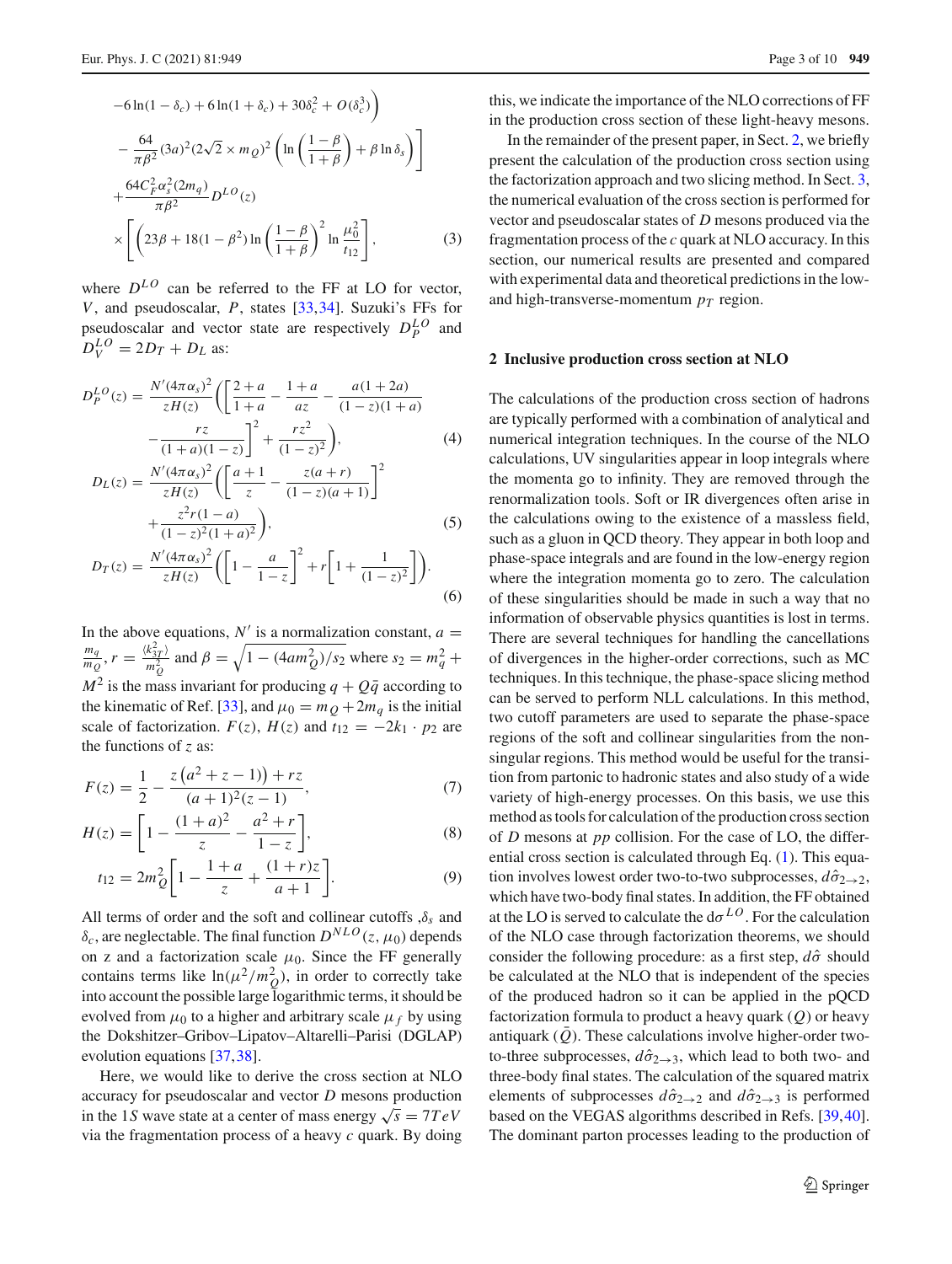a heavy quark–antiquark pair in final states are:

$$
q + \overline{q} \to Q + \overline{Q}, \quad g + g \to Q + \overline{Q},
$$
  

$$
g + g \to Q + \overline{Q} + g, \quad q + g \to Q + \overline{Q} + q.
$$

The subprocess cross section for n body processes at NLO accuracy is written as:

$$
d\hat{\sigma}_{2 \to n} = d\hat{\sigma}_{2 \to n}^{LO} + d\hat{\sigma}_{2 \to n}^{NLO},\tag{10}
$$

where  $d\sigma_{2\rightarrow n}^{NLO}$  contains virtual and real corrections:

$$
d\hat{\sigma}_{2 \to n}^{NLO} = d\hat{\sigma}_{2 \to n}^{Vir} + d\hat{\sigma}_{2 \to n}^{Real}, \qquad (11)
$$

and  $d\hat{\sigma}_{Real}$  involves the soft and collinear corrections of cross section as:

$$
d\hat{\sigma}^{Real} = d\hat{\sigma}^{soft} + d\hat{\sigma}^{coll}.
$$
 (12)

Here,  $d\hat{\sigma}_{Real}$  and  $d\hat{\sigma}_{Vir}$  can be precisely found by adapting two- and three-body differential cross sections of Refs. [\[35,](#page-9-6) [36\]](#page-9-7).

The second step is to apply the NLO FF calculated in Ref. [\[33](#page-9-4)] to the total differential cross section. Thus, at NLO accuracy, the general structure of calculation of the total differential cross section is written as:

$$
d\sigma = d\sigma^{LO} + d\sigma_{A+B \to i+h}^{NLO} + d\sigma_{A+B \to i+j+h}^{NLO},
$$
 (13)

where  $d\sigma^{LO}$  is the LO cross section,  $d\sigma^{NLO}_{A+B\to i+h}$  and  $d\sigma_{A+B\to i+j+h}^{NLO}$  denote the NLO cross sections of two- and three-body cases, respectively. Our strategy in calculation of the NLO cross section is regularization of the poles appearing in the amplitude by employing the two cutoff phase-space slicing method.

In the two-body process, *i* and *j* are the outcoming partons where the *j* parton fragments into *h* hadron. The differential cross section for the two-body process is factorized to the FF as follows:

$$
d\sigma_{A+B\to i+h} = d\hat{\sigma}_{A+B\to i+j} D_{j\to h}(z) dz,
$$
\n(14)

where the contribution of NLO corrections is written as:

$$
d\sigma_{A+B \to i+h}^{NLO} = d\sigma^{HO} + d\sigma^{CT} = \left[ G^{HO} + G^{CT} \right]
$$
  
 
$$
\times D_{j \to h}(z) dz d\Gamma_2,
$$
 (15)

 $\Gamma = 1.1$ 

where  $G^{HO}$  and  $G^{CT}$  are the higher-order part and factorization counterterm part, respectively, which are a function of  $\psi^4$  and  $\psi^6$ , and their structures are found in Ref. [\[36\]](#page-9-7). To remove singularities appearing in  $d\sigma_{A+B\rightarrow i+h}^{NLO}$ , we introduce the mass factorization scale for fragmentation function as:

$$
D_{j \to h}(z, \mu_f) = D(z)_{j \to h}
$$
  
+ 
$$
\left(-\frac{1}{\epsilon}\right) \left[\frac{\alpha_s}{2\pi} \frac{\Gamma(1-\epsilon)}{\Gamma(1-2\epsilon)} \left(\frac{4\pi \mu_r^2}{\mu_f^2}\right)^{\epsilon}\right]
$$
  

$$
\times \int_z^1 D_{j' \to h}(z/y) P_{j'j}^+(y) \frac{dy}{y}, \qquad (16)
$$

where  $\mu_f$  is the final-state factorization scale, and  $P_{j'j}^+$ 's are the regulated splitting functions which can be found in Ref. [\[37](#page-9-8)]. By replacing Eq. (16) with  $D(z)$  in Eq. (14), two body processes are obtained as follows:

$$
d\sigma_{A+B\to i+h}
$$
  
=  $d\hat{\sigma}_{A+B\to i+j} \left[ D_{j\to h}(z, \mu_f) + \frac{1}{\epsilon} \left[ \frac{\alpha_s}{2\pi} \times \frac{\Gamma(1-\epsilon)}{\Gamma(1-2\epsilon)} \left( \frac{4\pi \mu_r^2}{\mu_f^2} \right)^{\epsilon} \right] \int_z^1 D_{j\to h}(z/y) P_{j\prime j}^+(y) \frac{dy}{y} \right] dz.$   
(17)

The two-to-three contribution to the inclusive cross section for producing a hadron *h* via fragmentation process can be written as:

$$
d\sigma_{A+B \to i+j+h}^{NLO}
$$
  
= 
$$
\frac{1}{2x_{A}x_{B}s} \sum_{a_{A}a_{B}} \frac{(4\pi \alpha_{s})^{3}}{w(a_{A})w(a_{B})} \mathcal{F} f_{a_{A}/A}(x_{A}) f_{a_{B/B}}(x_{B})
$$
  

$$
\times \Psi(\vec{a}, \vec{p}) D^{NLO}(z) dx_{A} dx_{B} dz d\Gamma_{3},
$$
 (18)

where

$$
\mathcal{F} = \left(\frac{4\pi\mu_r^2}{2p_A \cdot p_B}\right)^{\varepsilon} \frac{\Gamma(1-\varepsilon)}{\Gamma(1-2\varepsilon)}.
$$
\n(19)

The expressions for the three-body squared matrix elements may be found in Ref. [\[28\]](#page-8-20). The above equation can be split into three terms as

$$
d\sigma_{A+B \to i+j+h} = d\sigma^{soft} + d\sigma^{coll} + d\sigma^{finite}, \qquad (20)
$$

in which the three-body phase space,  $(p_A + p_B \rightarrow p_i + p_A)$  $p_i + p_k$ ), is divided into three parts, soft, collinear and noncollinear, with two parameters  $\delta_c$  and  $\delta_s$ . The phase-space integration of the non-collinear region, which is free of singularities, is performed numerically, while in the soft and collinear regions, the phase-space integrations are done analytically in  $D = 4 - 2\epsilon$  dimensions.

The soft terms are as follows:

$$
\mathrm{d}\sigma_{A+B \to i+h+k}^{soft} = \frac{1}{2\phi} \int |\mathcal{M}_3^{soft}|^2 D_{j \to h}(z) \mathrm{d}\Gamma_3|_{soft} \mathrm{d}z,\tag{21}
$$

where  $\phi$  is the usual flux factor which depends on the incident particle masses  $m_A$ ,  $m_B$  and the partonic center of momentum energy squared,*s*. Here, the k parton is considered as the third particle. It should be noted that the condition  $p_3$  being soft is defined by  $\delta_s > \frac{2p_3^0}{\sqrt{s}}$  where  $s = (p_A + p_B)^2$  and  $p_3^0$ is the energy of the soft parton. The square of soft amplitude is obtained as follows: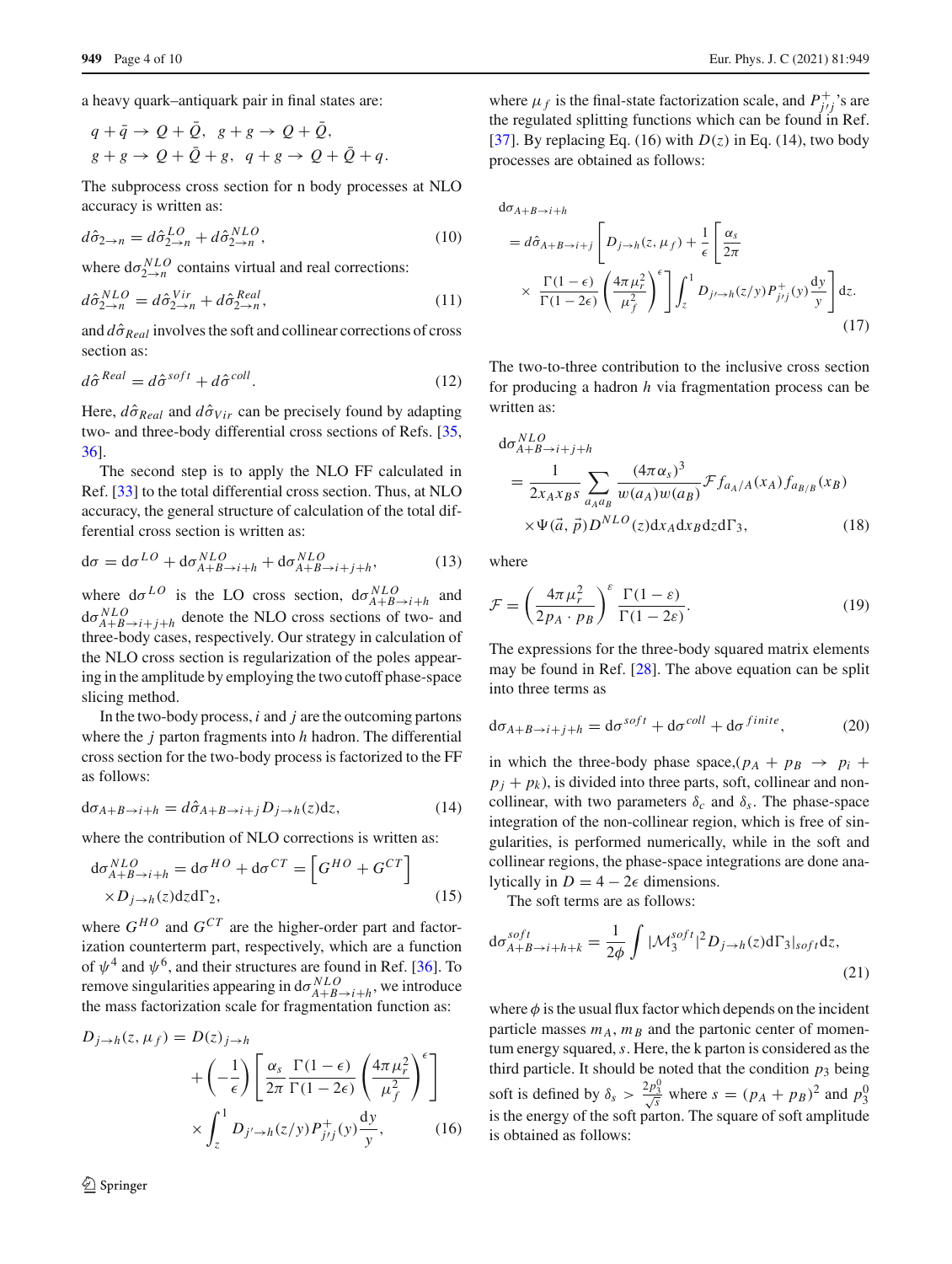$$
d\Gamma_3|_{soft} = \frac{dp_3^{3-2\epsilon}}{2p_3^0(2\pi)^{3-2\epsilon}} d\Gamma_2,
$$
\n(23)

where  $d\Gamma_2$  is the two-body phase-space differential of *i* and *j* partons, and  $p_3$  is the gloun's four momentum in the  $p_A + p_B$ rest frame as:

$$
p_3 = p_3^0 (1, \sin \theta_1 \sin \theta_3, \sin \theta_1 \cos \theta_3, \cos \theta_1),
$$
  
and

$$
dp_3^{3-2\epsilon} = dp_3^0 \left(P_3^0\right)^{2-2\epsilon} \sin^{1-2\epsilon} \theta_1 d\theta_1 \sin^{-2\epsilon} \theta_2 d\theta_2 \Omega_{-2\epsilon},\tag{24}
$$

where

$$
\Omega_{-2\epsilon} = \frac{2\pi^{(1-2\epsilon)/2}}{\Gamma\left(\frac{1-2\epsilon}{2}\right)} = \frac{2\pi^{(3-2\epsilon)/2}\Gamma\left(1-\epsilon\right)}{\sqrt{\pi}2^{2\epsilon}\Gamma\left(1-2\epsilon\right)}.\tag{25}
$$

Thus, we have:

$$
d\Gamma_3|_{soft} = \left[ \left( \frac{4\pi}{2p_A \cdot p_B} \right)^{\epsilon} \frac{\Gamma(1-\epsilon)}{\Gamma(1-2\epsilon)} \frac{1}{2(2\pi)^2} \right] d\Gamma_2 dS,
$$
\n(26)\n
$$
dS = \frac{1}{\pi} \left( \frac{4\pi}{2p_A \cdot p_B} \right)^{-\epsilon} \int_0^{\delta_s \sqrt{s}/2} dP_3^0 (P_3^0)^{1-2\epsilon} \sin^{1-2\epsilon} \theta_1
$$
\n
$$
\times d\theta_1 \sin^{-2\epsilon} \theta_2 d\theta_2.
$$
\n(27)

So the soft contribution is written as:

$$
d\sigma^{soft} = \frac{\alpha_s}{2\pi} \mathcal{F} \sum_{n,m=A,B,i,j} d\sigma_{n,m}^0 \int \frac{p_n \cdot p_m}{p_n \cdot p_3 p_3 \cdot p_m} dS,
$$
\n(28)

where  $d\sigma_{n,m}^0$  is as follows:

$$
d\sigma_{n,m}^0 = \frac{1}{2\phi} \sum \psi_{nm}^0 d\Gamma_2,
$$
 (29)

where  $\psi_{nm}^0$  is the square the color-connected Born amplitude, and  $\phi$  is the usual flux factor which depends on the partonic energy squared *s* and the incident particle masses  $m_A$  and  $m_B$ . Integration over their soft region is defined by  $p_3^0$  <  $\delta_s \sqrt{2p_A \cdot p_B}/2$ . Therefore, the contribution of the soft cross section is as follows:

$$
d\sigma_{A+B\to i+h+k}^{soft}
$$
  
= 
$$
\frac{1}{2x_Ax_Bs} \sum_{a_Aa_B} \frac{(4\pi\alpha_s)^2}{w(a_A)w(a_B)} \mathcal{F} \frac{\alpha_s}{2\pi} f_{a_A/A}(x_A) f_{a_{B/B}}(x_B)
$$
  

$$
\times \Psi(\vec{a}, \vec{p}) D_{j\to h}^{NLO}(z) \left(\frac{A_2^s}{\epsilon^2} + \frac{A_1^s}{\epsilon} + A_0^s\right) dx_A dx_B dz d\Gamma_2,
$$
 (30)

where  $A_i^s$ 's (with  $i = 0, 1, 2$ ) are in accordance with Eqs. (101–103) in Ref. [\[35](#page-9-6)].

The collinear singularities associated with the nonfragmenting parton in the final state correspond to gluon or quark emission. For the collinear region, the integral limit is  $k_3^0 > \delta_s \sqrt{2p_A \cdot p_B}/2$ . The collinear contribution of the differential cross section at NLO is written as follows:

$$
d\sigma_{A+B \to i+h+k}^{coll} \simeq \frac{1}{2\phi} \int |\mathcal{M}_3^{coll}|^2_{p_j \| p_k} D_{j \to h}(z) d\Gamma_3 |_{p_j \| p_k} dz,
$$
\n(31)\n
$$
d\Gamma_3 |_{p_j \| p_k} = \frac{d^{3-2\epsilon} p_k}{2(2\pi)^{3-2\epsilon}} \frac{p_{jk}^0}{p_j^0 p_j^0} d\Gamma_2 = \frac{(4\pi)^{\epsilon}}{16\pi^2} \frac{\Gamma(1-\epsilon)}{\Gamma(1-2\epsilon)}
$$
\n
$$
\times \left[ s_{jk} y(1-y) \right]^{-\epsilon} dy ds_{jk} d\Gamma_2,
$$
\n(32)

where

$$
|\mathcal{M}_3^{coll}(A + B \to i + j + k)|_{p_j||p_k}^2
$$
  
\n
$$
\simeq \frac{2}{s_{jk}} |\mathcal{M}_2(A + B \to i + j')|^2
$$
  
\n
$$
\times (4\pi \alpha_s) P_{jj'}(y, \epsilon) \mu_r^{2\epsilon},
$$
\n(33)

where  $s_{jk} \simeq 2p_j \cdot p_k$  and  $P_{ij}$  are unregulated splitting functions related to usual Altarelli–Parisi splitting kernels, which are as follows

$$
P_{ij}(y,\epsilon) = P_{ij}(y) + \epsilon P'_{ij}(y). \tag{34}
$$

Here, the  $j'$  parton splits into a j and k collinear pair. Now, by inserting Eqs. (32,33) into Eq. (31) and integrating over  $ds_{ik}$ , we have:

$$
d\sigma_{A+B\to i+h+k}^{coll}
$$
  
\n
$$
\simeq d\sigma_{A+B\to i+j'} \frac{\alpha_s}{2\phi} \mathcal{F}\left(-\frac{1}{\epsilon}\right) \delta_c^{-\epsilon} \int y^{-\epsilon} (1-y)^{-\epsilon}
$$
  
\n
$$
\times P_{jj'}(y,\epsilon) D_{j\to h}(x) \delta(xy-z) dy dx dz.
$$
 (35)

The limits of integration on *y* for the splitting functions  $P_{qq}$ and  $P_{gg}$  are  $\delta_s \leq y \leq 1 - \delta_s$ , and for the splitting functions  $P_{gg}$  and  $P_{qg}$ , are  $0 \le y \le 1 - \delta_s$ . It should be noted that a method for evaluating the angular integral of the soft and collinear differential cross section has been mentioned in Ref. [\[35](#page-9-6)].

The structure of the finite three-body differential cross section  $d\sigma^{finite}$  is presented as:

$$
d\sigma_{A+B\to i+h+k}^{finit}
$$
  
=  $\int d\rho \left( \sum_{a_A, a_B} f_{a_A/A}(x_A) f_{a_B/B}(x_B) D(z) dz \right)$   
 $\times \sum_{n=A, B.i.j} \langle |\mathcal{M}(a_A + a_B \to a_i + a_j + a_k)|^2 \rangle_n$   
– (soft term)<sub>n</sub> – (collinear term)<sub>n</sub>  $\Big)_{\epsilon=0}$ , (36)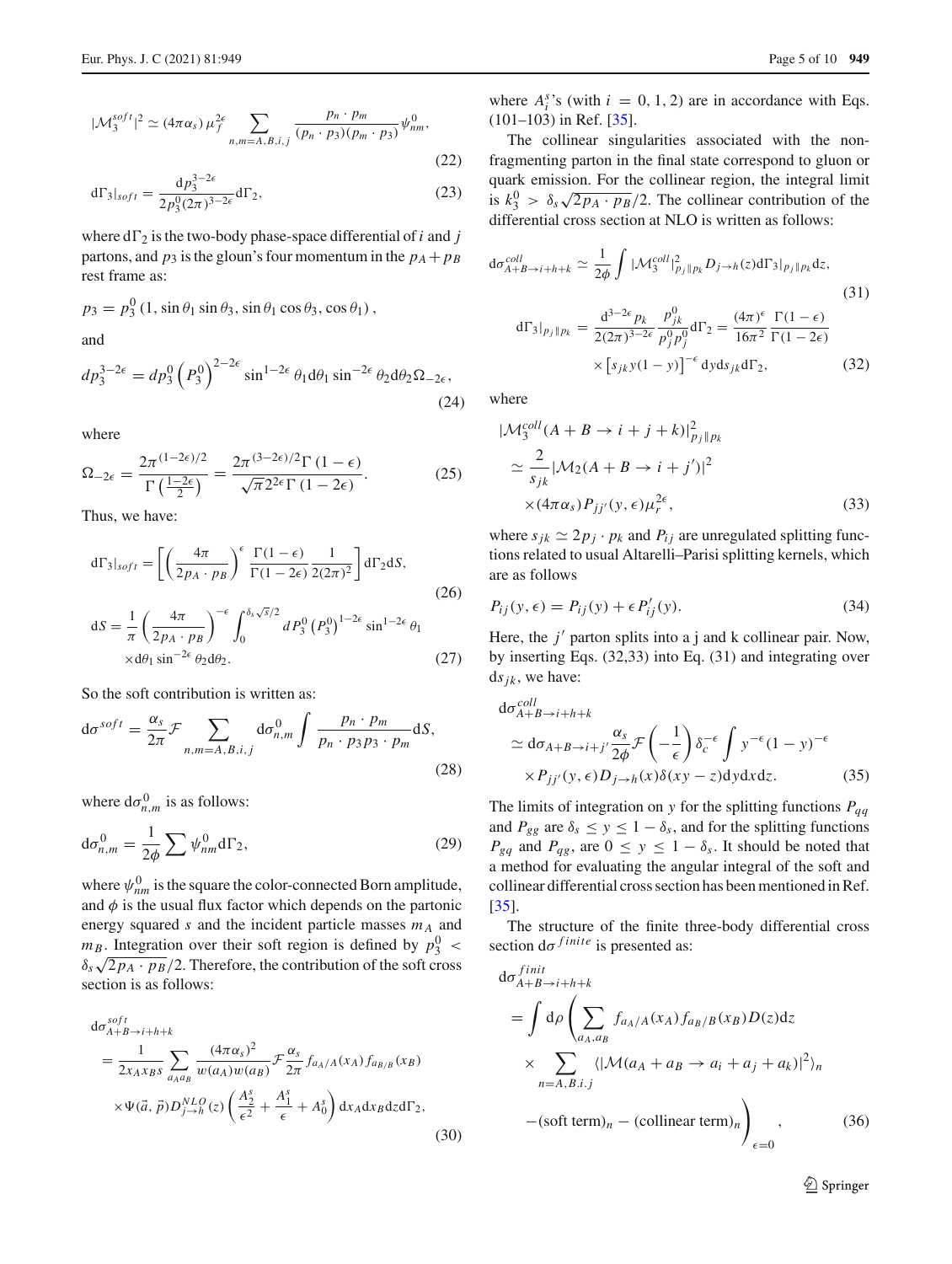where  $d\rho$  involves the momenta differential in four spacetime dimensions and some kinematic factors. After subtracting the soft and collinear terms from the first term, the singularities are canceled, and the finite contribution is defined as:

$$
d\sigma_{A+B\to i+h+k}^{finit}
$$
\n
$$
= \sum_{A,B,i,j} d\sigma^{LO} \left[ \tilde{f}_{a_A/A} \left( x_A, \mu_f^2 \right) f_{a_B/B} \left( x_B, \mu_f^2 \right) D_{j\to h} \right]
$$
\n
$$
\times \left( z, \mu_f^2 \right)
$$
\n
$$
+ f_{a_A/A} \left( x_A, \mu_f^2 \right) \tilde{f}_{a_B/B} \left( x_B, \mu_f^2 \right) D_{j\to h} \left( z, \mu_f^2 \right)
$$
\n
$$
+ f_{a_A/A} \left( x_A, \mu_f^2 \right) f_{a_B/B} \left( x_B, \mu_f^2 \right) \tilde{D}_{j\to h}
$$
\n
$$
\times \left( z, \mu_f^2 \right) \left[ dx_A dx_B dz, \right] \tag{37}
$$

where  $\mu_f$  is the factorization scale, and  $\tilde{f}$  and  $\tilde{D}$  functions are modified PDFs and FFs which are given as follows:

$$
\tilde{f}_{i \to h}(z, \mu_f^2) = \sum_j \int_z^{1 - \delta_s \delta_{ij}} f_{j \to h}(z/y, \mu_f^2) \tilde{P}_{ij} \frac{dy}{y}, \quad (38)
$$

$$
\tilde{P}_{ij} = P_{ij}(y) \ln \left[ \frac{y(1-y)\delta_c s}{\mu_f^2} \right] - P'_{ij}(y). \tag{39}
$$

To obtain  $\ddot{D}$ ,  $f$  should be replaced by  $\ddot{D}$  in the above equation. The integration on phase space contains the logarithms in the soft cutoff  $\delta_s$  and single poles in  $d = 4-2\varepsilon$ . The finalstate differential cross section is dependent on the soft and collinear cutoffs through the boundaries imposed on their phase space  $(\delta_c \ll \delta_s)$ . In the approximation where the cutoffs are small, terms of order  $\delta_s$  can be neglected. The mass singularities are factorized into the FF, and the remaining collinear singularities are factorized and absorbed into the PDFs  $f_{a_i}(x_i)$  [\[41](#page-9-12),[42\]](#page-9-13), so the final result is finite in a  $d = 4$  dimension. The sum of the soft, collinear and ultraviolet renormalized terms is finite, and the final result for physics observables are independent of the cutoffs. In the course of calculations, the average over initial quark spin and the sum over final spin states were performed. In order to make the theoretical predictions for differential and total cross section, the Mathematica FeynCalc package [\[43,](#page-9-14)[44\]](#page-9-15) was used to carry out the color and Dirac traces, and the Apart package [\[45\]](#page-9-16) and the FIRE package [\[46](#page-9-17)] were used to do partial fractions, and the master integrals were calculated using the LoopTools package [\[47](#page-9-18)]. There are Fortran codes corresponding to [\[28,](#page-8-20)[48\]](#page-9-19) which calculate the one-loop scalar integrals and the matrix elements of amplitude. Here, we attempt to make more reliable predictions for the cross section production of *D* mesons by using the NLO corrections on the FF and compare them with the presently available results.

#### <span id="page-5-0"></span>**3 The numerical results and conclusion**

In this paper, we have computed the production cross section  $\sigma$ , and the differential cross section  $d\sigma/dp_T$ , as a function of  $p_T$ , of charmed mesons  $(D^0, D^{\pm}, D_s^{pm})$  and vector mesons *D*<sup>∗</sup> and *D*<sup>∗±</sup>) via the fragmentation process at NLO accuracy in a pQCD approach. The NLO FF calculations of  $c \rightarrow c\bar{q}$  + *q*, which *q* can be *u*, *d* and *s*, have been completely done in our previews work in Refs. [\[33,](#page-9-4)[34\]](#page-9-5). Actually, our present results are complementary of previous work. In the course of calculations, we adopted the two-loop formula of the running strong coupling constant  $\alpha_s$  as follows:

$$
\alpha_s(\mu^2) = \frac{4\pi}{\beta_0 \ln\left(\frac{\mu^2}{\Lambda^2}\right)} \left(1 - \frac{\beta_1 \ln\left(\ln\left(\frac{\mu^2}{\Lambda^2}\right)\right)}{\beta_0^2 \ln\left(\frac{\mu^2}{\Lambda^2}\right)}\right),\tag{40}
$$

where  $\beta_0 = 11 - 2/3n_f$  and  $\beta_1 = (102 - 38/3n_f)$  are the one- and two-loop coefficients of the  $\beta$  function in QCD, respectively. We obtain  $\Lambda^{n_f=3} = 0.387 \text{ GeV}$  and  $\Lambda^{n_f=4} = 0.337$  GeV according to  $\alpha_s(m_Z) = 0.118$  (with  $m_Z$  = 91.187 GeV) [\[49](#page-9-20)]. In calculations of the production cross section of the hadron at NLO accuracy, the factorization scale  $\mu_f$  should be larger than  $\mu_0$ , so it is defined from the order of  $p_T$  as  $\mu_f = \sqrt{m_Q^2 + p_{T,Q}^2}$ . We set the renormalization scale,  $\mu_r$ , to be  $\mu_r = 2m_q$ , which is the minimum value of the invariant mass of the virtual gluon.

In numerical calculations of the cross section, the Vegas program was used for integrating over the phase space [\[40](#page-9-11)], and the PDFs were adopted from the MSTW predictions at LO and NLO accuracies [\[26](#page-8-18)]. Here, the numerical results of cross sections are presented and compared with the ALICE and ATLAS data at energy scale  $\sqrt{s} = 7 TeV$ . The ATLAS experimental data have been reported in the range of transverse momentums in a low- $p_T$  region (3.5  $\lt p_T < 20$  GeV) and high- $p_T$  region (20  $\lt p_T \lt 100 \,\text{GeV}$ ) [\[50\]](#page-9-21), and the ALICE experimental data have been presented in a region of  $2 < p_T < 20$  GeV. It must be stated that the range of pseudorapidity for the ATLAS data is  $|\eta| < 2.1$ , and the range of rapidity for the ALICE data is  $|y| < 0.5$ .

By using the mentioned parameters, the cross sections of *D* mesons production were obtained numerically at LO and NLO accuracies. In Fig. [1,](#page-6-0) the differential cross section distributions of the  $D_s^{\pm}$  mesons in *c* quark fragmentation are presented at LO and NLO accuracies.

The differential cross sections for  $D^0$  and  $D^*$  mesons are shown in Fig. [2.](#page-6-1) The *D* mesons production threshold cannot be lower than approximately 2 GeV. Thus, in low  $p_T$ from 0 to 2 GeV, the  $d\sigma/dp_T$  threshold increases and reaches a maximum at  $p_T = 2 \text{GeV}$  and then decreases towards  $p_T = 100 \,\text{GeV}$  [\[50](#page-9-21)]. The sharp fall-off of the differential cross section distribution is expected in the framework of our study. This distribution for vector meson  $D^*$  is slightly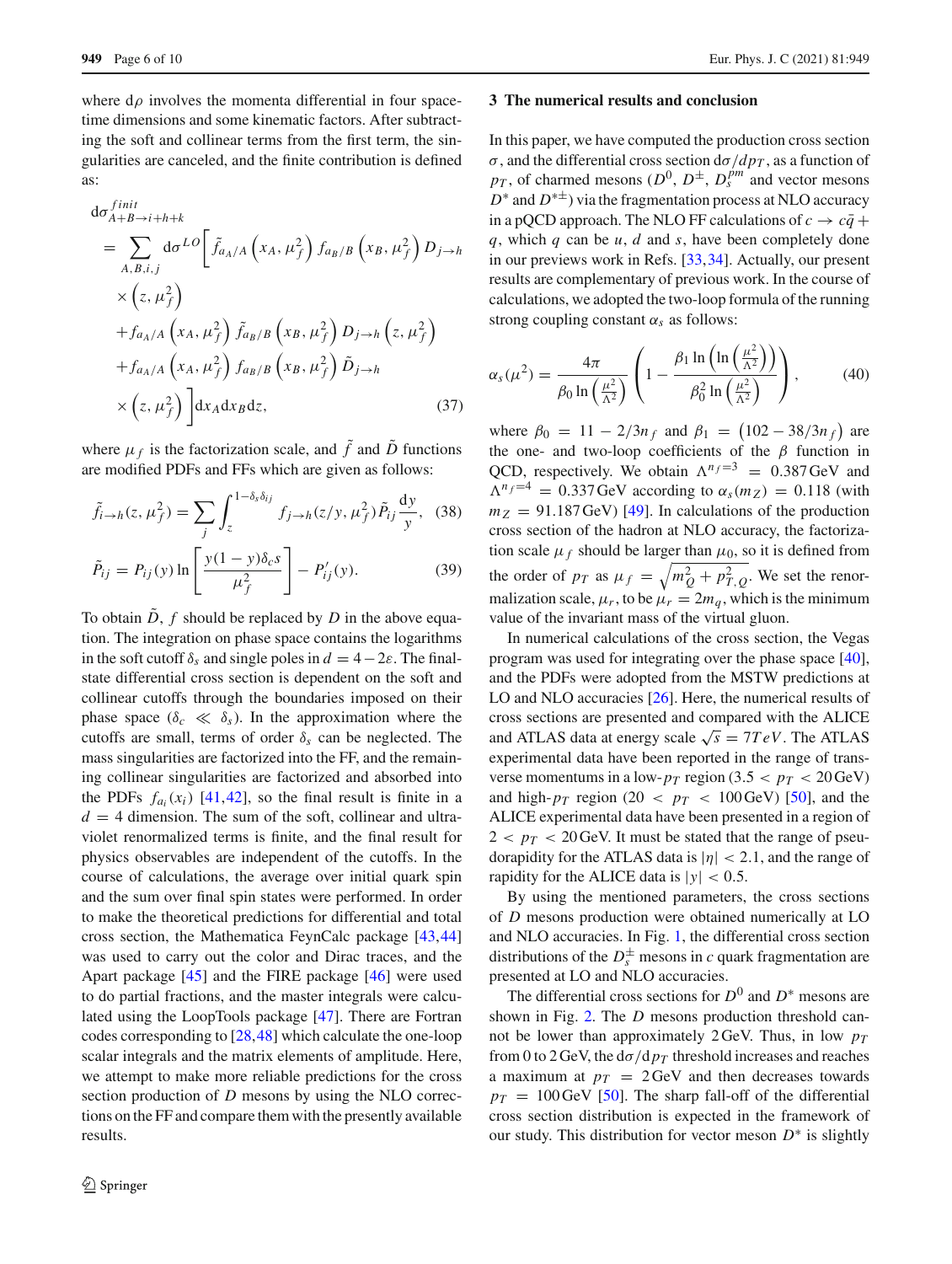

<span id="page-6-0"></span>**Fig. 1** The differential cross sections of mesons  $D_s^{\pm}$  as a function of *pT* compared to ALICE data



<span id="page-6-1"></span>**Fig. 2** The differential cross sections of  $D_0$  and  $D^*$  mesons as a function of  $p_T$  in  $|y| < 0.5$ 

larger than the one for pseudoscalar meson *D*<sup>0</sup> at both LO and NLO accuracies, which may be due to their mass and spin alignment.

In Fig. [3,](#page-6-2) our results for  $D^{*\pm}$  and  $D^{\pm}$  are compared with ATLAS data at  $3.5 < p_T < 100$  GeV and  $|\eta| < 2.1$ . As it is seen, by increasing the  $p<sub>T</sub>$  distribution, the cross section at the NLO accuracy gets closer to the data than the calculations in LO. Actually, the compatibility of NLO calculations with the data is seen especially in 2 <  $p_T < 8$  GeV for  $D^{*\pm}$  and  $D^{\pm}$  mesons. The transverse momentum distribution of the  $D^0$  meson is shown in Fig. [4](#page-7-0) at  $2 < p_T < 20$  GeV and rapidity  $|y| = 0.5$  and compared with ALICE data and the KMR model [\[51\]](#page-9-22) for Peterson parameterization with  $\epsilon_c = 0.02$ . According to this figure, a comparison shows cross sections at the NLO accuracy have good agreement with ALICE data [\[4](#page-8-3)], and it also corresponds to the upper limit of KMR uncer-



<span id="page-6-2"></span>**Fig. 3** The differential cross sections of  $D^{* \pm}$  (up) and  $D^{\pm}$  (down) mesons as a function of  $p_T$  compared to ATLAS data (symbols)

tainties. In the bottom panel of Figs. [3](#page-6-2) and [4,](#page-7-0) the ratios of experimental data to our results at both LO and NLO are displayed as a function of  $p<sub>T</sub>$ . The ratio of our results at NLO to ALICE data for  $D^0$  and  $D_s^{\pm}$  mesons gets near to 1 approximately at  $2 < p_T < 8$  GeV. These ratios indicate that our results are in good agreement with the experimental data in the low- $p_T$  region. For mesons  $D^{\pm}$  and  $D^{*\pm}$ , the downward trend of this ratio is also observed in the range of 8–40 GeV. As can be seen in Figs. [1,](#page-6-0) [2,](#page-6-1) [3](#page-6-2) and [4,](#page-7-0) by applying the NLO corrections into the calculations, the differential cross section increases for the all states.

In Table [1,](#page-7-1) we present our calculations of  $D^0$  and  $D^*$ mesons cross sections at both LO and NLO accuracies at  $|\eta|$  < 2.1 and at transverse momentums between 3.5 <  $p_T$  < 20 GeV and 20 <  $p_T$  < 100 GeV. In Table [2,](#page-7-2) the cross section values of  $D_s^{\pm}$ ,  $D^{\pm}$  and  $D^{*\pm}$  are presented in the low- $p_T$  region (3.5  $\lt p_T < 20$  GeV) and high- $p_T$  region  $(20 < p_T < 100 \,\text{GeV})$ . In this table, our calculations at LO and NLO accuracies are compared with experimental data from ATLAS and also with theoretical results from FNOLL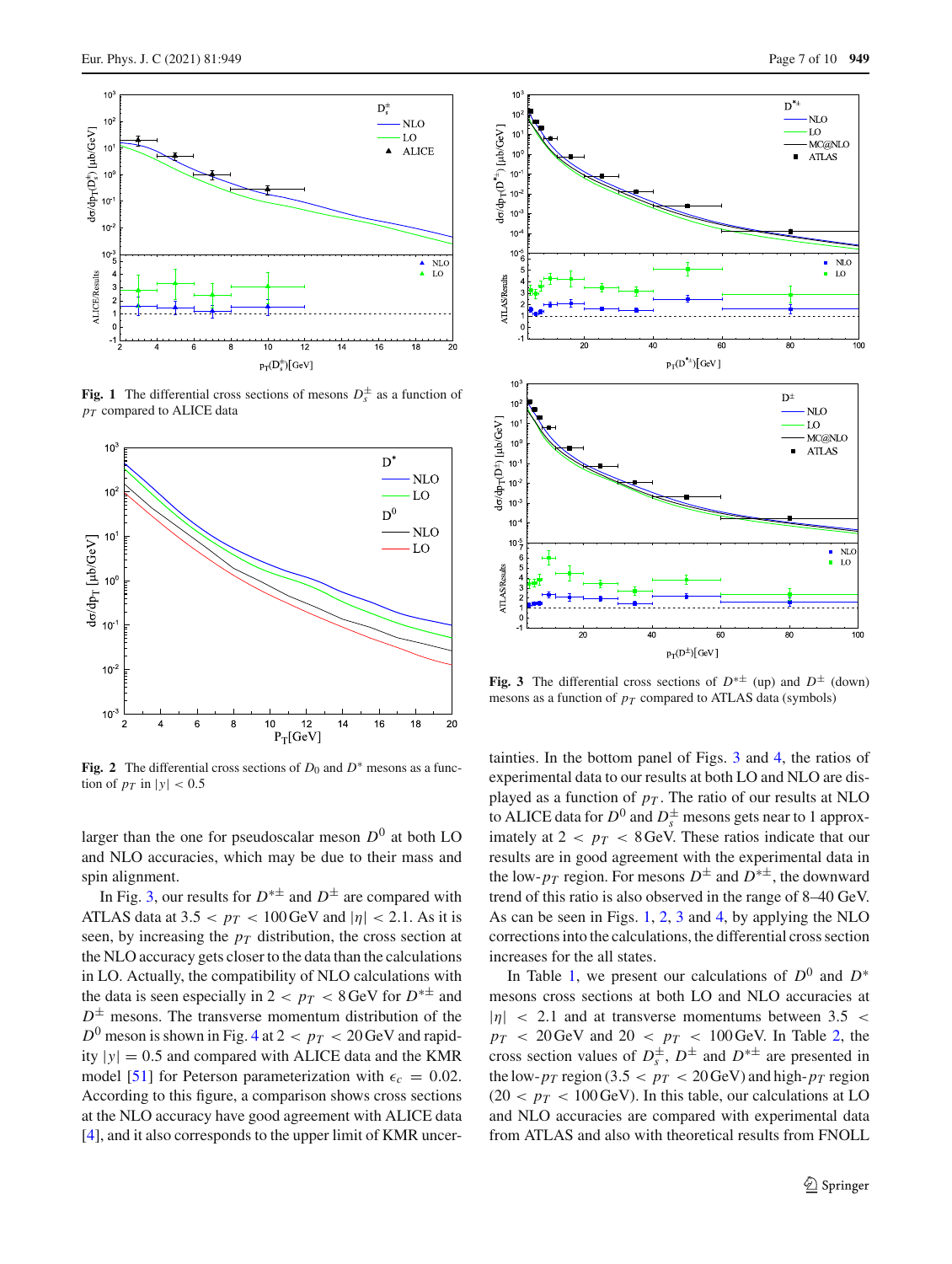

<span id="page-7-0"></span>**Fig. 4** The differential cross section of  $D^0$  compared with ALICE data and the KMR model at  $2 < p_T < 20 \,\text{GeV}$ 

<span id="page-7-1"></span>**Table 1** The production cross sections of  $D^0$  and  $D^*$  mesons with  $|\eta|$  < 2.1 at 3.5 <  $p_T$  < 20 GeV. The uncertainties in our results are just due to the quark's mass

| $3.5 < p_T < 20$ GeV          | $\sigma_{LO}(\mu b)$ | $\sigma_{NLO}(\mu b)$ |  |
|-------------------------------|----------------------|-----------------------|--|
| $D^0$                         | $156^{+3}_{-4}$      | $230^{+4}_{-6}$       |  |
| $D^*$                         | $183^{+4}_{-5}$      | $275^{+6}_{-8}$       |  |
| $20 < p_T < 100 \,\text{GeV}$ | $\sigma_{LO}(nb)$    | $\sigma_{NLO}(nb)$    |  |
| $D^0$                         | $700^{+33}_{-44}$    | $1050^{+48}_{-62}$    |  |
| $D^*$                         | $836^{+38}_{-50}$    | $1254^{+60}_{-81}$    |  |

 $[19,20,52]$  $[19,20,52]$  $[19,20,52]$  $[19,20,52]$  and MC@NLO  $[23,53]$  $[23,53]$  predictions. Therefore, it can be concluded that our results are comparable to these data and predictions within their uncertainties. The uncertainties in our results are just due to the mass of quarks.

At a specific collision energy, the mass of the light and heavy quarks has a significant effect on not only the fragmentation probabilities, but also the value of  $\mu$  and the PDFs and subsequently the production cross section. Here, the effective mass of the heavy quark (*c*) and the light quarks  $(u, d, s)$  and their uncertainties are considered as follows:

$$
m_c = 1.5 \pm 0.1
$$
,  $m_u = 0.3 \pm 0.01$ ,  
\n $m_d = 0.32 \pm 0.01$ ,  $m_s = 0.48 \pm 0.02$ .

It should be pointed out that the effective mass of a heavy quark is set to nonzero in the partonic cross sections, the light quarks are considered massless in the proton, and the nonzero values of the effective mass of light quarks only enter through the initial conditions of the FFs. Our numerical results in Tables [1](#page-7-1) and [2](#page-7-2) show that the NLO QCD corrections increase the lowest-order cross section by about 50% in a factorization approach. Based on the obtained values in Tables [1](#page-7-1) and [2,](#page-7-2) the ratio of neutral to charged *D* mesons production at both the LO and NLO accuracies can be calculated as:

$$
R_{u/d} = \frac{\sigma(D^0) + \sigma(D^*)}{\sigma(D^{\pm}) + \sigma(D^{*\pm})} \simeq 1.11 \pm 0.1. \tag{41}
$$

This result agrees with the measured  $R_{u/d}$  value in  $e^- p$  interactions and the *e*−*e*+ collider which are approximately unity. It is consistent with isospin invariance, which implies that *u* and *d* quarks are produced equally in charm fragmentation [\[8](#page-8-7)].

At a certain energy, the production probability inversely depends on quark mass, so a decrease in quark mass will increase the production probability, and vice versa. Since the *s*-quark is heavier than *u*- and *d*-quarks, the  $D_s^{\pm}$  mesons cross section becomes smaller than the other *D* mesons. Accord-ing to our results in Table [2,](#page-7-2) at high  $p<sub>T</sub>$ , the strangenesssuppression factor of 0.24 is obtained, which agrees with measured data [\[50](#page-9-21)].

$$
\gamma_{s/d} = \frac{\sigma(D_s^{\pm})}{\sigma(D^{\pm}) + \sigma(D^{*\pm})Br(D^{*\pm} \to D^0 \pi^+)},\tag{42}
$$

where  $Br(D^{*\pm} \rightarrow D^0 \pi^+) = 0.677 \pm 0.005$  [\[54](#page-9-25)] is the branching fraction of the  $D^{*\pm} \to D^0 \pi^+$  decay.

In summary, we have derived the NLO cross section for a fragmentation process of a *c* quark to charmed mesons  $(D_s^{\pm})$  $D^0$ ,  $D^*$ ,  $D^{*\pm}$  and  $D^{\pm}$ ) using a factorization approach. In this paper, the phase-space integrals of two- and three-body subprocess cross sections have been calculated at NLO accuracy

<span id="page-7-2"></span>**Table 2** The low- $p_T$ ,  $3.5 < p_T < 20$  GeV, and high- $p_T$ ,  $20 < p_T < 100$  GeV, cross sections of  $D^{* \pm}$ ,  $D^{\pm}$  and  $D_s^{\pm}$  production with  $|\eta| < 2.1$ . Our results are presented at LO and NLO accuracies

| Range          | $\sigma_{NLO}(D^{*\pm})$ |                     | $\sigma_{NLO}(D^{\pm})$ |                     | $\sigma_{NLO}(D_s^{\pm})$ |                    |
|----------------|--------------------------|---------------------|-------------------------|---------------------|---------------------------|--------------------|
|                | Low $p_T(\mu b)$         | High $p_T$ (nb)     | Low $p_T(\mu b)$        | High $p_T$ (nb)     | Low $p_T(\mu b)$          | High $p_T$ (nb)    |
| Results at NLO | $229^{+5}_{-6}$          | $1045^{+25}_{-34}$  | $188^{+4}_{-6}$         | $874^{+23}_{-30}$   | $82^{+3}_{-4}$            | $365^{+11}_{-15}$  |
| Results at LO  | $152^{+3}_{-4}$          | $684^{+17}_{-22}$   | $125^{+3}_{-3}$         | $584^{+30}_{-21}$   | $57^{+3}_{-4}$            | $250^{+7}_{-9}$    |
| <b>ATLAS</b>   | $331 \pm 36$             | $988 \pm 100$       | $328 \pm 34$            | 888±97              | $160 + 37$                | $512 \pm 104$      |
| <b>FONLL</b>   | $202^{+125}_{-79}$       | $753^{+123}_{-104}$ | $174^{+105}_{-66}$      | $617^{+103}_{-86}$  |                           |                    |
| MC@NLO         | $157^{+125}_{-72}$       | $980^{+460}_{-290}$ | $140^{+112}_{-65}$      | $810^{+390}_{-260}$ | $58^{+42}_{-25}$          | $345^{+175}_{-87}$ |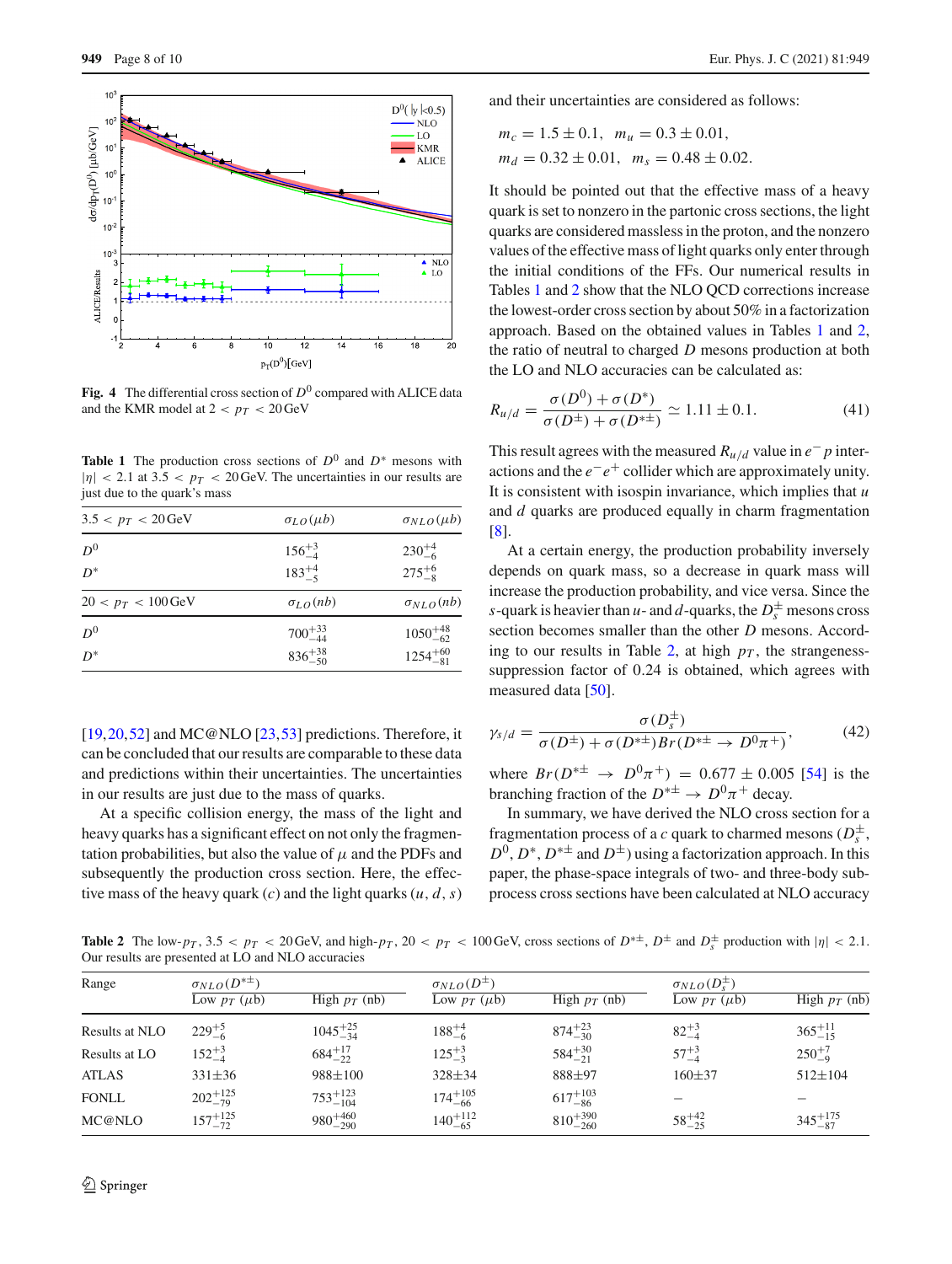by applying the two-cutoff phase-space slicing method. After applying the NLO subprocess cross section and the NLO FF, we have presented the results of a hadronic production cross section in *pp* collision at high and low transverse momenta. Our results indicate a good overall agreement with the data, and their discrepancy may be explained as an indication of uncalculated QCD effects. It should be emphasized again that we have considered only uncertainties due to the quark mass. It should be noted that we have not followed the widespread habit of estimating theory uncertainties by varying factorization and renormalization scales by factors of 2 up and down. Of course, there is also the option to extend the calculations and present numerical results for these additional sources of uncertainties.

**Data Availability Statement** This manuscript has no associated data or the data will not be deposited. [Authors' comment: We have used the LHC data for the D mesons cross section in this article.]

**Open Access** This article is licensed under a Creative Commons Attribution 4.0 International License, which permits use, sharing, adaptation, distribution and reproduction in any medium or format, as long as you give appropriate credit to the original author(s) and the source, provide a link to the Creative Commons licence, and indicate if changes were made. The images or other third party material in this article are included in the article's Creative Commons licence, unless indicated otherwise in a credit line to the material. If material is not included in the article's Creative Commons licence and your intended use is not permitted by statutory regulation or exceeds the permitted use, you will need to obtain permission directly from the copyright holder. To view a copy of this licence, visit [http://creativecomm](http://creativecommons.org/licenses/by/4.0/) [ons.org/licenses/by/4.0/.](http://creativecommons.org/licenses/by/4.0/)

Funded by SCOAP<sup>3</sup>.

### **References**

- <span id="page-8-0"></span>1. G. Goldhaber, Charmed mesons from *e*+*e*− annihilation. In *AIP Conference Proceedings*, vol. 67, no. 1 (American Institute of Physics, 1981), pp. 223–256
- <span id="page-8-1"></span>2. M.S. Alam, J. Ernst, V. Rojo, S. Bahinipati, N.J. Buchanan, K. Chan, D.M. Gingrich et al., Measurement of *D*∗± meson production in jets from pp collisions at  $\sqrt{s} = 7 TeV$  with the ATLAS detector. Phys. Rev. D Part. Fields Gravit. Cosmol. **85**(5), 052005– 052005 (2012)
- <span id="page-8-2"></span>3. X.S. Anduaga, M.T. Dova, F.G. Monticelli, M.F. Tripiana, Measurement of the b-hadron production cross section using decays to  $D^{*+}\mu X$  final states in pp collisions at  $\sqrt{s} = 7 TeV$  with the ATLAS detector. Nuclear Phys. B **864** (2012)
- <span id="page-8-3"></span>4. B. Abelev, J. Adam, D. Adamova, A.M. Adare, M.M. Aggarwal, G. Aglieri Rinella, A.G. Agocs et al.,  $D_s^+$  meson production at central rapidity in proton-proton collisions at *sqrts* = 7*TeV*. Phys. Lett. B **718**(2), 279–294 (2012)
- <span id="page-8-4"></span>5. B. Abelev, J. Adam, D. Adamova, A.M. Adare, M.M. Aggarwal, G. Aglieri Rinella, A.G. Agocs et al., Measurement of charm production at central rapidity in proton-proton collisions at *sqrts* = 2.76, *extTeV*. J. High Energy Phys. **2012**(7), 1–27 (2012)
- <span id="page-8-5"></span>6. R. Aaij, C. Abellan Beteta, A. Adametz, B. Adeva, M. Adinolfi, C. Adrover, A. Affolder et al., Prompt charm production in pp collisions at s= 7TeV. Nucl. Phys. B **871**(1), 1–20 (2013)
- <span id="page-8-6"></span>7. D. Acosta, T. Affolder, M.H. Ahn, T. Akimoto, M.G. Albrow, D. Ambrose, D. Amidei et al., Measurement of prompt charm meson production cross sections in  $p\bar{p}$  Collisions at  $sqrt{s} = 1.96 TeV$ . Phys. Rev. Lett. **91**(24), 241804 (2003)
- <span id="page-8-7"></span>8. ZEUS collaboration, Measurement of *D* mesons production in deep inelastic scattering at HERA. J. High Energy Phys. **2007**(07), 074 (2007)
- <span id="page-8-8"></span>9. H1 Collaboration, Inclusive production of  $D^+$ ,  $D^0$ ,  $D_s^+$  and  $D^{*+}$ mesonsin deep inelastic scattering at HERA. Eur. Phys. J. C Part. Fields **38**, 447–459 (2005)
- <span id="page-8-9"></span>10. R. Barate, Study of charm production in *Z* decays. Eur. Phys. J. C Part. Fields **16**(4), 597–611 (2000)
- 11. P. Abreu, Determination of  $P(c \to D^{*+})$  and  $BR(c \to l^{+})$  at LEP 1. Eur. Phys. J. C Part. Fields **12**(2), 209–224 (2000)
- 12. G. Alexander, J. Allison, N. Altekamp, K. Ametewee, K.J. Anderson, S. Anderson, S. Arcelli et al., A study of charm hadron production in  $Z^0 \rightarrow c\bar{c}$  and  $Z^0 \rightarrow b\bar{b}$  decays at LEP decays at LEP. Z. für Phys. C Part. Fields **72**(1), 1–16 (1996)
- 13. D. Bortoletto, M. Goldberg, R. Holmes, N. Horwitz, A. Jawahery, P. Lubrano, G.C. Moneti et al., Charm production in nonresonant  $e^+e^-$  annihilations at *sqrts* = 10.55*GeV*. Phys. Rev. D 37(7), 1719 (1988)
- 14. D. Bortoletto, M. Goldberg, R. Holmes, N. Horwitz, A. Jawahery, P. Lubrano, G.C. Moneti et al., Erratum: Charm production in nonresonant  $e^+e^-$  annihilations at  $\sqrt{s} = 10.55 GeV$  (39, 1471, 1989–03-01 (Physical Review D)). Phys. Rev. D **39**(5), 1471–1472 (1989)
- 15. R.A. Briere et al. (CLEO Collaboration), Phys. Rev. D **62**, 072003 (2000)
- 16. M. Artuso, C. Boulahouache, S. Blusk, J. Butt, E. Dambasuren, O. Dorjkhaidav, J. Haynes et al., Charm meson spectra in *e*+*e*− annihilation at 10.5*GeV* center of mass energy. Phys. Rev. D **70**(11), 112001 (2004)
- 17. H. Albrecht, H. Ehrlichmann, T. Hamacher, G. Harder, A. Krüger, A. Nau, A. Nippe et al., Inclusive production of  $D^0$ ,  $D^+$  and *D*<sup>∗</sup>(2010)<sup>+</sup> mesons inB decays and nonresonant  $e^+e^-$  annihilation at 10.6*GeV* . Z. für Phys. C Part. Fields **52**(3), 353–360 (1991)
- <span id="page-8-10"></span>18. H. Albrecht, H. Ehrlichmann, T. Hamacher, A. Krüger, A. Nau, A. Nippe, M. Reidenbach et al., Production of  $D_s^+$  mesons in B decays and determination of  $f_{D_s}$ . Z. für Phys. C Part. Fields **54**(1), 1–11 (1992)
- <span id="page-8-11"></span>19. M. Cacciari, M. Greco, P. Nason, The *pT* spectrum in heavy-flavour hadroproduction. J. High Energy Phys. **1998**(05), 007 (1998)
- <span id="page-8-12"></span>20. M. Cacciari, P. Nason, Charm cross sections for the Tevatron Run II. J. High Energy Phys. **2003**(09), 006 (2003)
- <span id="page-8-13"></span>21. B.A. Kniehl, G. Kramer, I. Schienbein, H. Spiesberger, Reconciling open-charm production at the fermilab tevatron with QCD. Phys. Rev. Lett. **96**(1), 012001 (2006)
- <span id="page-8-14"></span>22. B.A. Kniehl, G. Kramer, I. Schienbein, H. Spiesberger, Open charm hadroproduction and the charm content of the proton. Phys. Rev. D **79**(9), 094009 (2009)
- <span id="page-8-15"></span>23. S. Frixione, P. Nason, B.R. Webber, Matching NLO QCD and parton showers in heavy flavour production. J. High Energy Phys. **2003**(08), 007 (2003)
- <span id="page-8-16"></span>24. R. Maciuła, A. Szczurek, Open charm production at the LHC: *kt*factorization approach. Phys. Rev. D **87**(9), 094022 (2013)
- <span id="page-8-17"></span>25. G.T. Bodwin, E. Braaten, G. Peter Lepage, Rigorous QCD analysis of inclusive annihilation and production of heavy quarkonium. Phys. Rev. D **51**(3), 1125 (1995)
- <span id="page-8-18"></span>26. A.D. Martin, W. James Stirling, R.S. Thorne, G. Watt, Parton distributions for the LHC. Eur. Phys. J. C **63**(2), 189–285 (2009)
- <span id="page-8-19"></span>27. L.A. Harland-Lang, A.D. Martin, P. Motylinski, R.S. Thorne, Parton distributions in the LHC era. Eur. Phys. J. C **75**, 204 (2015)
- <span id="page-8-20"></span>28. R.K. Ellis, J.C. Sexton, QCD radiative corrections to parton–parton scattering. Nucl. Phys. B **269**(2), 445–484 (1986)